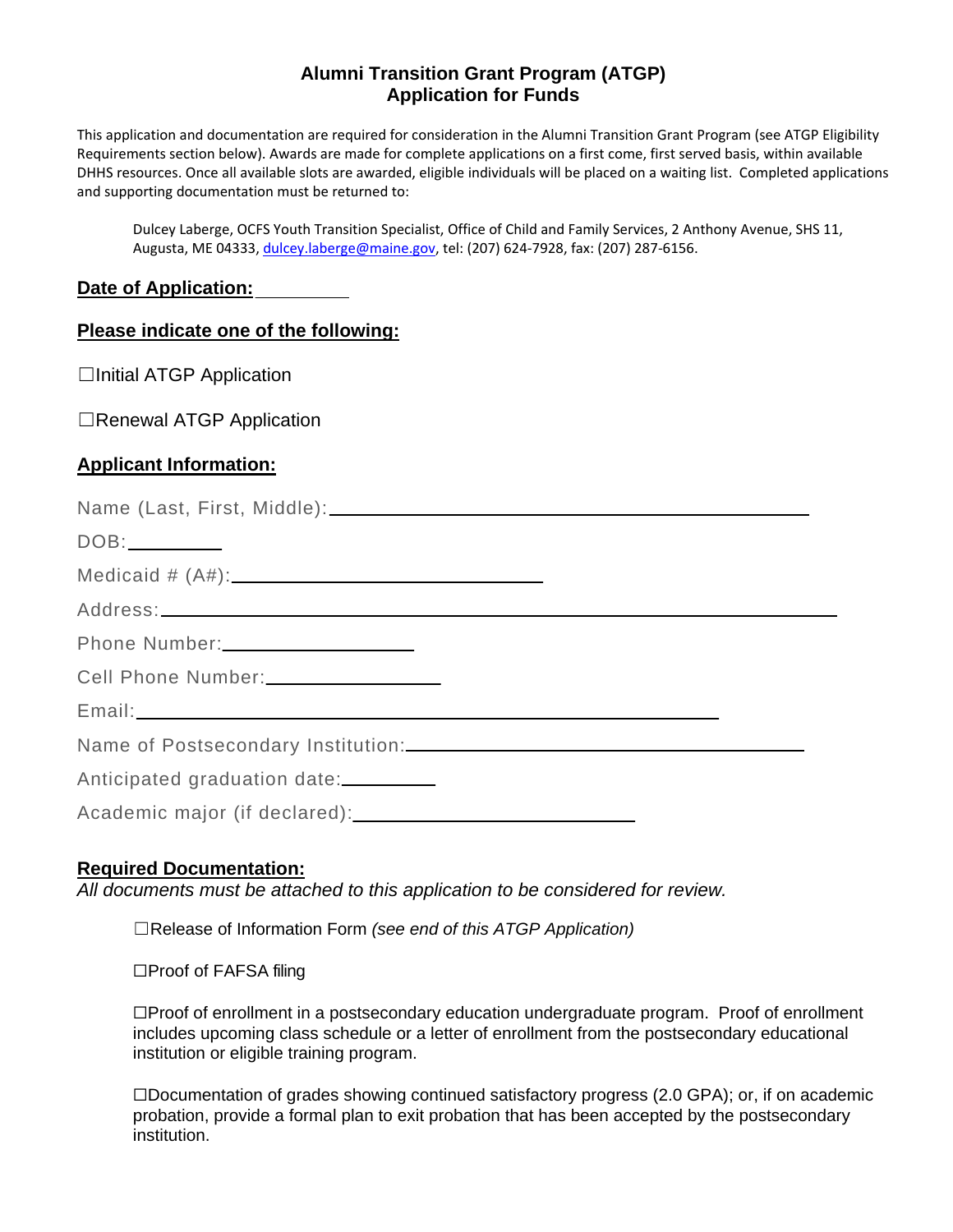# **ATGP Program Eligibility**

The ATGP is governed by Maine law as set forth in 22 M.R.S. § 4010‐C and 10‐144 C.M.R. Ch. 577, Alumni Transition Grant Program Rules.

The ATGP provides financial assistance and support to eligible young people who aged out of foster care to complete his or her postsecondary education.

An eligible individual must have:

- Been in Maine's foster care system at age 18; and
- Exited Maine's Voluntary Extended Care and Support (V9) Agreement at age 21; and
- Been enrolled in a postsecondary education program when the V9 ended at age 21; and
- Not yet attained his or her 27th birthday.

The level of financial support provided to ATGP recipients will be equivalent to the current voluntary extended care and support (V9) agreement pursuant to section 4037-A and in accordance with DHHS Office of Child and Family Services policy (V.T. Youth Transition Policy) and as determined by completion of the *ATGP Student Budget Form*.

The ATGP will provide financial support to eligible students for postsecondary support up to the completion of an undergraduate degree, and will not exceed 6 years for the completion of a 4‐year undergraduate Bachelor's Degree; 4 years for the completion of a 2‐year undergraduate Associate's Degree; and 4 years for the completion of a postsecondary training program designed to prepare students for gainful employment in a recognized occupation.

An ATGP Navigator will work with ATGP recipients to provide postsecondary education support during the grant period.

# **Privacy Policy**

Protecting the privacy of your personal information is important to us at the Office of Child and Family Services. In the process of supporting you through the ATGP, we will collect personal information about you on applications, correspondence, communications, and other forms as well as relevant school and financial information.

We do not disclose any personal information about you to anyone, except as permitted by law and in order to provide service to you. We maintain physical, electronic, and proceduralsafeguardsin compliance with federal regulations to safeguard your personal information.

## **Applicant Signature and Certification**

I hereby certify that all of the information set forth on this form is true, correct and complete.

Signature of Applicant Date Date

\_\_\_\_\_\_\_\_\_\_\_\_\_\_\_\_\_\_\_\_\_\_\_\_\_\_\_\_\_\_\_ \_\_\_\_\_\_\_\_\_\_\_\_\_